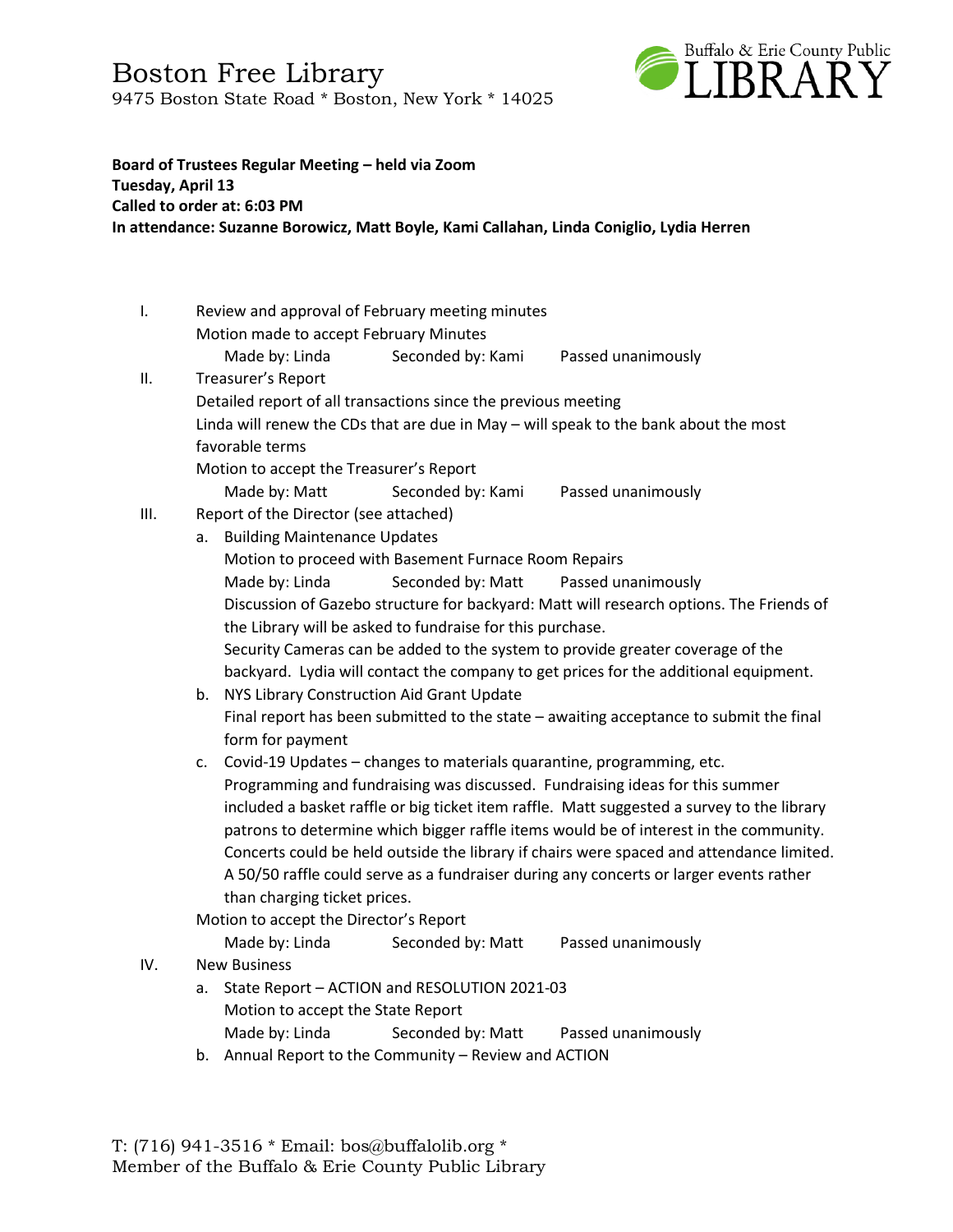

|    |                                            | Matt suggested enclosing a survey with the Annual Report Mailing to get input from<br>patrons about adult programming. Built in incentive to respond – enter for a chance to<br>win a \$10 gift card.<br>Motion to accept the Annual Report and Mailing Plans |           |                                     |                                                                                 |  |
|----|--------------------------------------------|---------------------------------------------------------------------------------------------------------------------------------------------------------------------------------------------------------------------------------------------------------------|-----------|-------------------------------------|---------------------------------------------------------------------------------|--|
|    |                                            | Made by: Kami Seconded by: Matt Passed unanimously                                                                                                                                                                                                            |           |                                     |                                                                                 |  |
|    |                                            | c. Long Range Plan of Service 2022-2027<br>i. SWOT Analysis                                                                                                                                                                                                   |           |                                     |                                                                                 |  |
|    |                                            | The board conducted a group SWOT analysis to brainstorm ideas for the long-<br>range plan of service.                                                                                                                                                         |           |                                     |                                                                                 |  |
|    |                                            |                                                                                                                                                                                                                                                               | meet with | ii. Meetings with Local Stakeholder | Suggestions were added to the current list of stakeholders Lydia is planning to |  |
|    | d. ACT Meeting – May $1^{st}$ via Zoom     |                                                                                                                                                                                                                                                               |           |                                     |                                                                                 |  |
|    |                                            | e. Treasurer's Term                                                                                                                                                                                                                                           |           |                                     |                                                                                 |  |
|    |                                            | Motion made to extend Linda's term to June 2021 for consistency with other board<br>terms.                                                                                                                                                                    |           |                                     |                                                                                 |  |
|    |                                            | Made by: Kami                                                                                                                                                                                                                                                 |           |                                     | Seconded by: Matt Passed unanimously                                            |  |
| V. | Adjournment                                |                                                                                                                                                                                                                                                               |           |                                     |                                                                                 |  |
|    | Motion to adjourn the meeting made at 6:59 |                                                                                                                                                                                                                                                               |           |                                     |                                                                                 |  |
|    | Made by: Linda                             |                                                                                                                                                                                                                                                               |           | Seconded by: Kami                   | Passed unanimously                                                              |  |

## **Reminders:**

*All resolutions must be dated and numbered. Policy review resolution should be sent to BECPL Human Resources department once completed as well.* 

## **2021 Meeting Schedule:**

**April 13**

**June 8**

**September 14**

**December 14**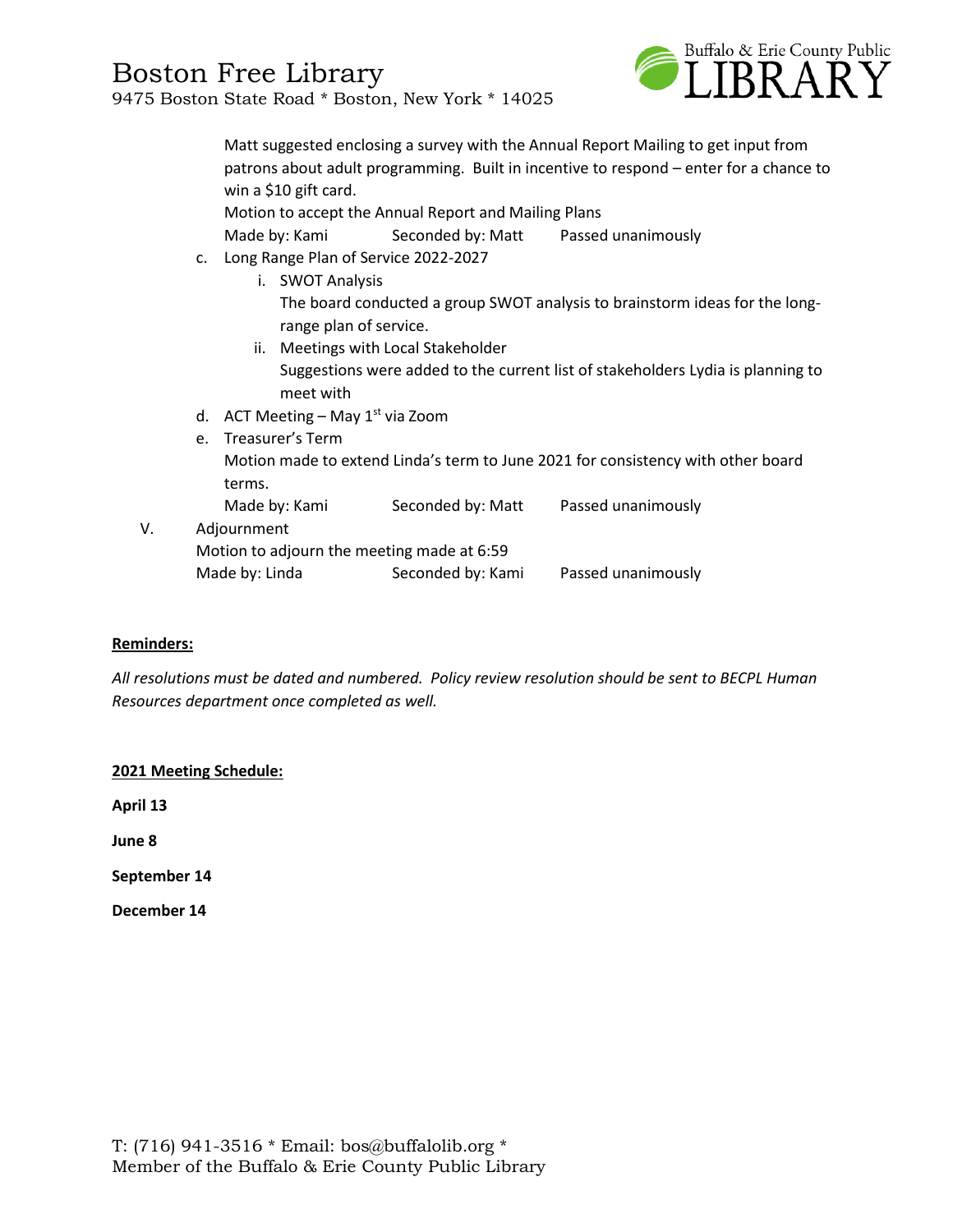

Librarian's Report – April 13, 2021

1. Contract Account Balance: \$3358.94

|      | Checks written since the last board meeting |                    |
|------|---------------------------------------------|--------------------|
| 2360 | Sandra Quinlan – Town of Boston Sewer       | $\frac{$415.61}{}$ |
| 2361 | Modern Disposal -Garbage                    | \$62.36            |
| 2362 | Modern Disposal -Garbage                    | \$62.36            |
| 2363 | Modern Disposal -Garbage                    | \$62.36            |

2. Other Expenditures from Association Account:

| Debit | Donation Box                                            | \$15.17   |
|-------|---------------------------------------------------------|-----------|
| 1406  | Wild Laser Engraving – Lifetime Plaques                 | \$35.00   |
| 1407  | Armor Heating and Cooling – HVAC (NYS Construction Aid) | \$9485.00 |
| Debit | Archival Page Protectors for Historic Documents         | \$17.39   |
| Debit | S-cord for VHS Conversion Device                        | \$10.32   |
| 1408  | Samantha Wulff - Local Author - Picture Books           | \$29.98   |
| Debit | <b>Child-Sized Masks</b>                                | \$13.47   |

- 3. Payroll Report: Current projections have the library well below our personnel budget, but this projection will change throughout the year as hours and staffing levels continue to increase.
- 4. Building Maintenance Updates:

Basement Furnace Room Floor and Door – Our caretaker would like to repair the floor of the furnace room which is currently crumbling. In the process the furnace room door could/should be replaced. Mike suggested rehanging a new door that would swing out to create easier entry, since the current door hits the duct work and gets hung up on the floor. The current door has been covered in metal and can't easily be reused. Town of Boston Code Enforcer Bill Ferguson looked into requirements for the library and said we need to have a door that is fire rated for 1 hour. Unfortunately to purchase a fire rated door for this space would cost \$500 plus approximately \$250 for installation. Floor Repairs would cost approximately \$300. We could try to proceed with just the floor repairs, but the area around the door becomes problematic because the repairs would raise the level of the floor slightly.

Outdoor Space – Is there any interest in looking into possible gazebo-like structures for the library? If configured correctly, it could work as both a covered programming space and a stage for performances. We currently have two small pop-up tents that will be utilized throughout the summer for programs. A larger, more permanent structure on skids with a floor would cost between \$1000-2000 depending on size and materials used.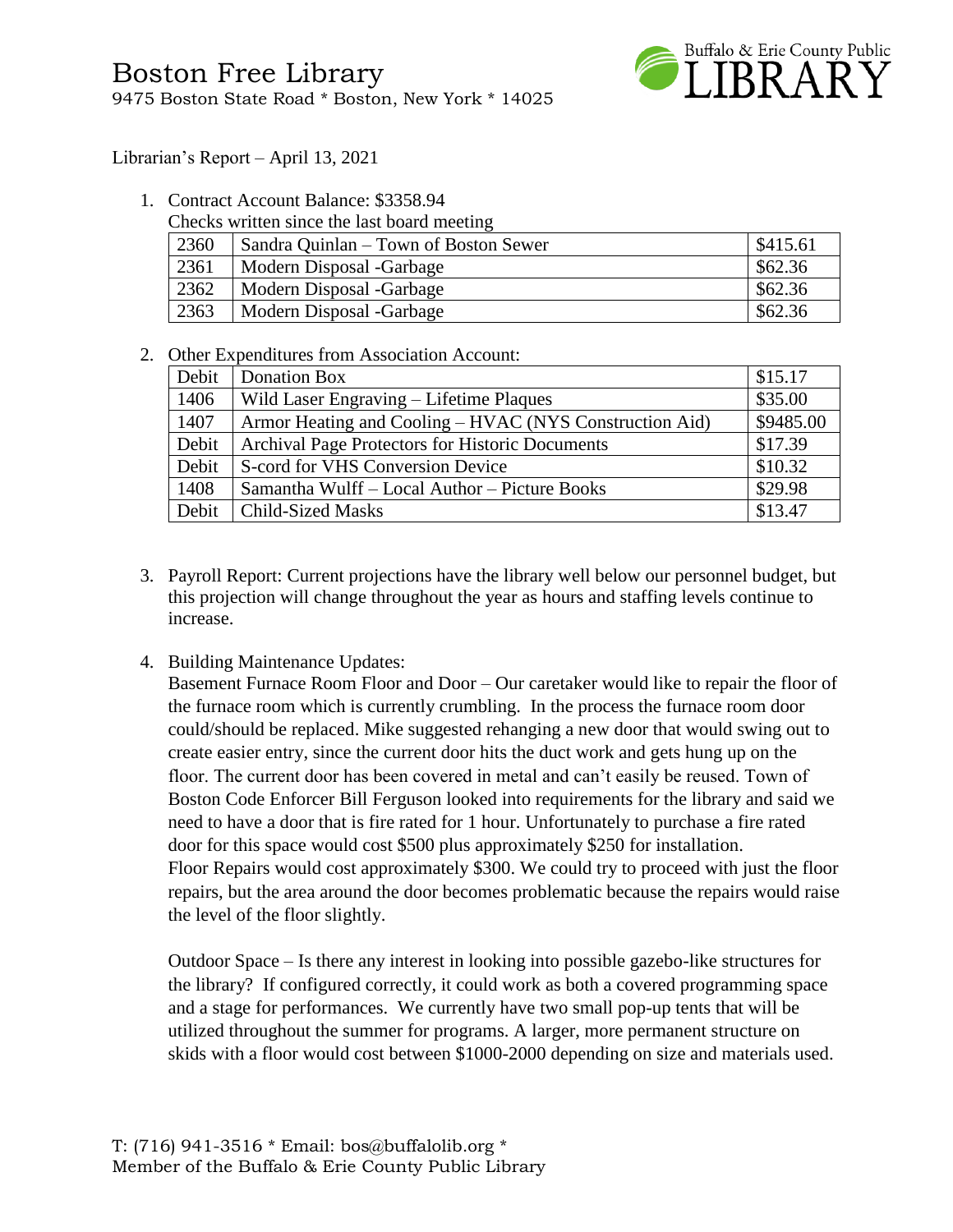

Does the board have other thoughts on utilizing the outdoor space? Picnic tables, patio furniture, etc.

- 5. NYS Library Construction Aid Grant Update: The HVAC system has been replaced and paid in full. A final report has been submitted to NYS. We are waiting for approval and will need to submit signed final budget forms before we receive the final payment from the state.
- 6. Covid-19 Updates:

Quarantine times for returned items have been reduced to 48 hours.

All request fees have been removed so no charges are incurred when ordering materials in from other libraries. Late fees are assessed but only after items are significantly overdue. This has resulted in a significant decrease in our fine revenue, but BECPL did provide additional funds through the County Appropriation to account for this decrease.

Other changes to our current procedures involve changes to staff quarantine requirements if a staff member is fully vaccinated. Once fully vaccinated staff must still fill out the daily health check forms and must quarantine or test if they develop symptoms, but if they are exposed to a confirmed case of Covid-19, they do not need to quarantine for 10 days (unless they develop symptoms).

7. Spring and Summer Programming:

Virtual Story Times and Craft Videos are continually posted to the library's Facebook page and YouTube channel and well received. These will continue until regular in-person programs are taking place.

At this time, tentative plans are coming together to resume in-person programming at the library late this spring and into the summer. All programs being planned at this point are going to take place outside and will be weather dependent. If circumstances allow, story time will be held once a week outside on Tuesday evenings. Children's yoga, craft programs, and a teen book club are also in the works.

Larger programs and fundraisers can be planned, but with current regulations on events being relatively restrictive, I'm not sure how far ahead we should be planning.

I am interested in input from the board on how our summer programming should proceed. Should the library be planning a summer fundraiser? What about concerts or larger children's programs?

8. New York State Annual Report:

The State Report has been completed and submitted. We need to sign a resolution that the board has approved the report. A complete copy of the report is available at the